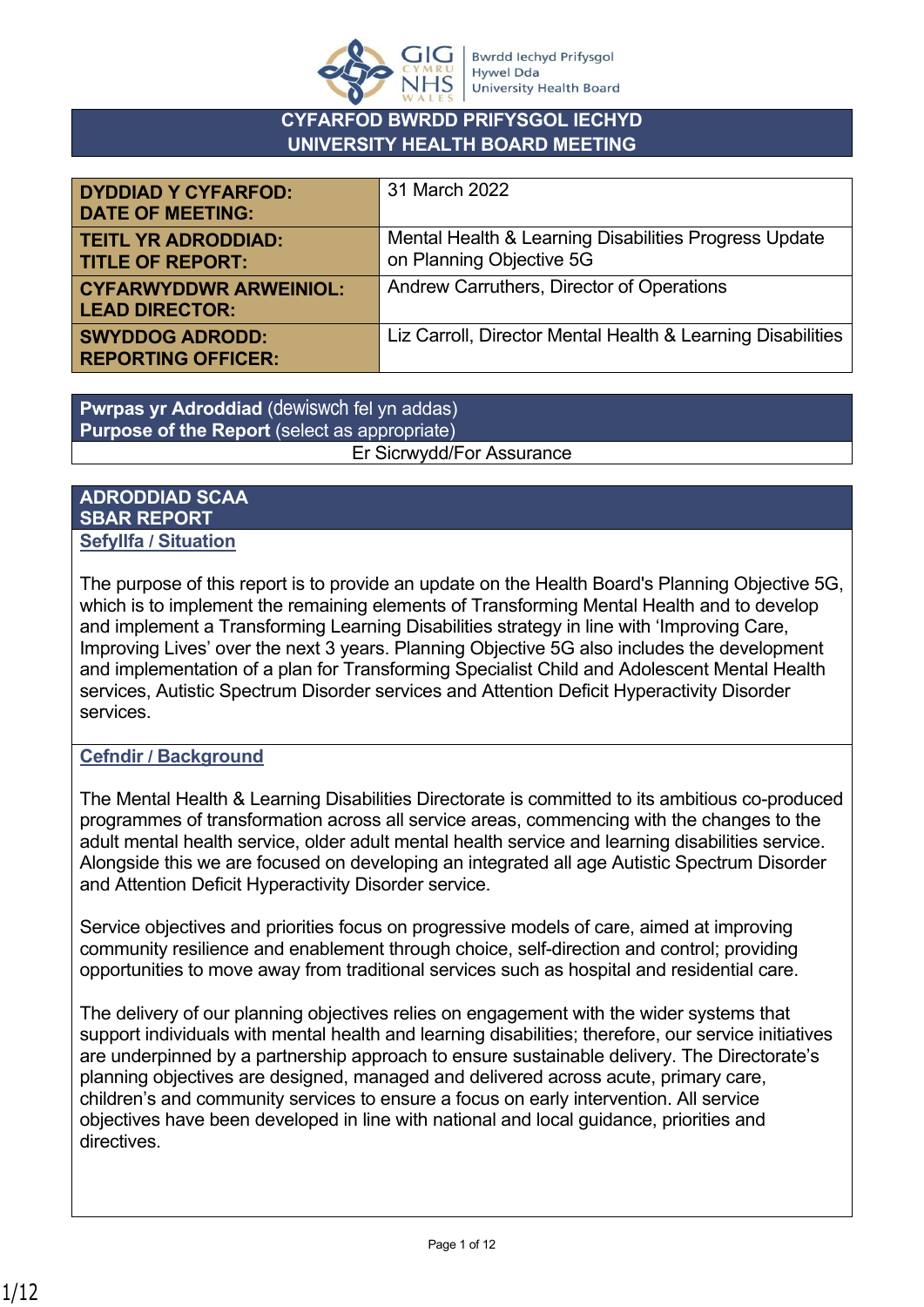### **Asesiad / Assessment**

#### Adult Mental Health Services

Adult Mental Health (AMH) Services is continuing to implement its Transforming Mental Health (TMH) programme of change, with aspects of the strategy aligned to TMH such as 7-day services, Community Mental Health Centres, Alternative 136 and Third Sector Tier 0/1 prevention services being accelerated at pace during the COVID-19 pandemic, in order to provide extended and more efficient and accessible Mental Health services.

The co-location of all of our Crisis Resolution Home Treatment Teams (CRHTs) and Community Mental Health Teams (CMHTs) has taken place, to deliver intensive home treatment or a community assessment. This extended service allows for increased access to the team for service users and for staff to work more flexibly in line with social distancing requirements. To fully implement this arrangement across all 3 Local Authority areas we are currently undertaking an Organisational Change Process (OCP) with all affected staff, which is due to end in April 2022. In line with these changes, we have a developed new service specifications for the Community Mental Health Centres (CMHC) and CMHT's which have been engaged on with staff, service users, carers and partner organisations. There will be a phased implementation with services being provided 7 days a week from 09.00am - 5.00pm from May 2022.

During the pandemic, the S136 Place of Safety was centralised to Bryngofal Ward, Llanelli and this arrangement has continued. The Alternative Place of Safety in Ceredigion and Pembrokeshire are now both operational 24/7. There were some initial challenges for staff and service users with regard to the centralised Place of Safety, which have improved since the services in Ceredigion and Pembrokeshire have been established.

A Mental Health Liaison Service is in development across the four District General Hospital (DGH) sites, with Carmarthen identified as the lead DGH site, as there is a Consultant Psychiatrist in post. The operational development of this service continues as we integrate Adult Mental Health into our existing Older Adult Liaison Service, to provide a single crossage/speciality liaison team for adult, older adult and learning disability individuals. An Advanced Nurse Practitioner (ANP) has been appointed in Carmarthenshire alongside 2 Senior Nurses in Pembrokeshire and Ceredigion. The service is being supported by our Crisis teams to ensure that Liaison services are available across 4 DGH sites. This service is included in the current OCP to enable the Older Adult Liaison staff to work 24/7, with a new service specification currently being developed which will be engaged on with staff, service users, carers and partner organisations during February 2022.

At the onset of the pandemic, in-patient services were reviewed in line with 'red' and 'green' infection control procedures, which resulted in a reduction in bed numbers. These requirements are now no longer needed; however, inpatient services will continue with reduced bed numbers as our community services have progressed over the past 12 months, in line with the TMH agenda. A twice daily 7 day a week Bed Management meeting has been established to manage potential admissions, leave and discharges from the wards. Multi-agency membership includes in-patient, community and medical staff alongside St. John's Ambulance, Local Authority partners and Police when required. This partnership approach ensures robust care and treatment planning for our patients on the wards or at home. These revised operational arrangements have resulted in reduced length of stays in our in-patient wards and improved our position with regard to bed occupancy, which has negated the use of surge beds and out of area admissions.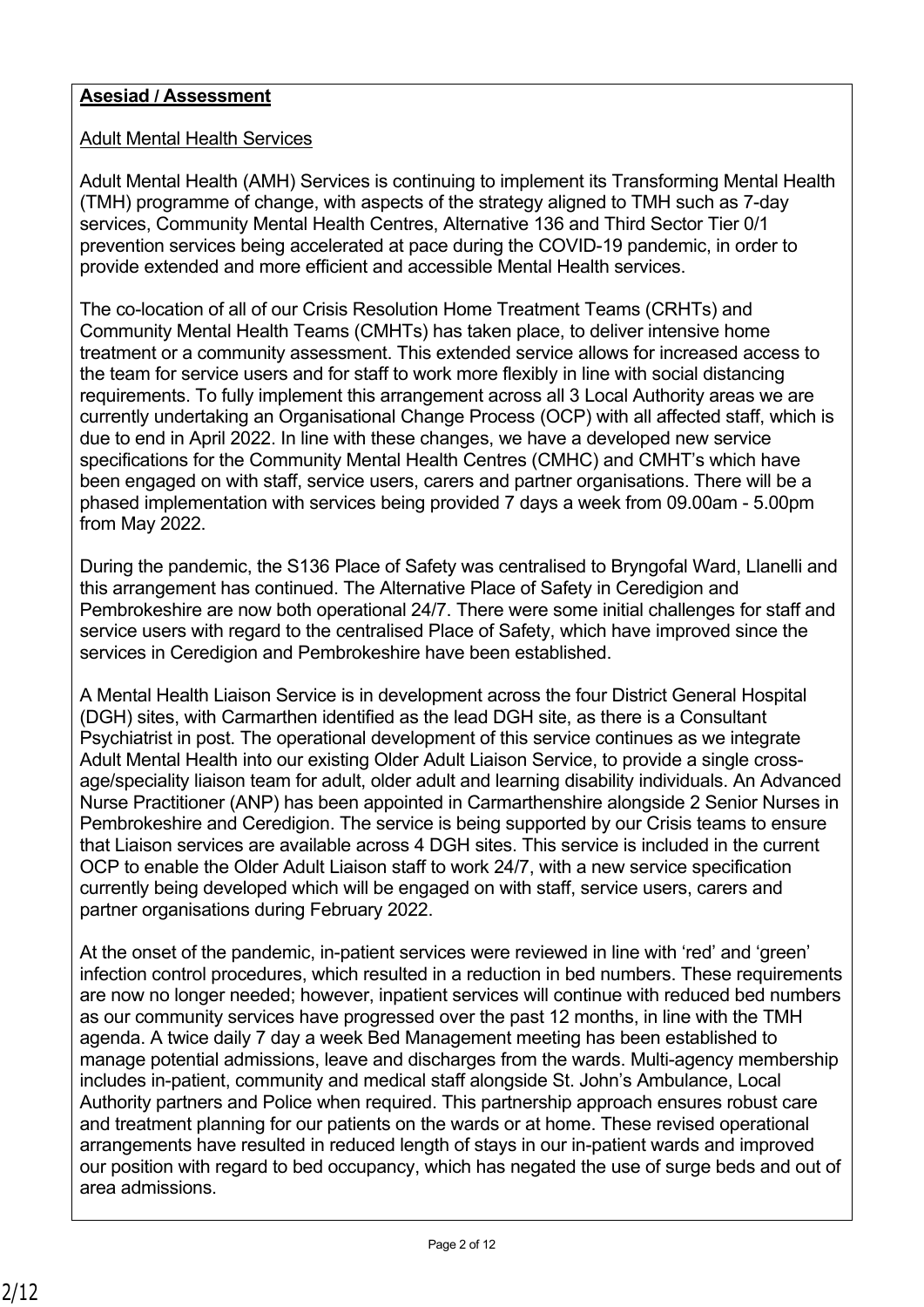AMH services have been working with Welsh Government (WG) to implement a pilot for an allage Mental Health Single Point of Contact (SPOC) via the national 111 service. This is a regional pilot in conjunction with Swansea Bay University Health Board and Aneurin Bevan Health Board. The structure of the service means that local care is provided by locality-based teams via the national number, which was highlighted as a service need during the TMH consultation. We successfully recruited a range of MH Practitioners and administrative staff through the Bank Staff system, with the pilot going live in January 2021, operating on weekend nights only. Following the success of the pilot, WG provided recurrent Crisis Care funding in May 2021 for all Health Boards to develop substantive MH SPOC services. We have successfully recruited a Clinical Lead, a Service Co-ordinator and a number of MH Practitioners. Interviews for Well-being Practitioners and additional MH Practitioners are scheduled for March 2022. We have incrementally increased operational hours over the past 12 months and are currently providing services Monday to Thursday 18.30 – 22.30 and Friday 18.00 to midnight on Sunday. A phased approach to implementation is being planned for March and April 2022, with the service scheduled to be operational 24/7 from May 2022. Hywel Dda UHB will be one of the first Health Boards in Wales to offer this service 24/7 and we are currently developing a targeted marketing campaign with our Communications Department.

In May 2021 WG provided funding to pilot a 6 month MH conveyance scheme to support service user flow to and from inpatient settings, which has recently been extended until March 2022. The service has been operational since  $1<sup>st</sup>$  May 2021 and is being provided by St. Johns Cymru, with 1 full time vehicle with a 2 person crew from 10.00am – 10.00pm 7 days per week. Outside of these hours (10.00pm – 10.00am) there is an on-call system in place. This service has greatly reduced demand on NHS and partnership organisations' staff time in having to provide transport, with over 300 conveyances being undertaken in the first 9 months. WG are currently agreeing sustainable funding for this, with a national procurement exercise expected to take place in the next 6 months.

In line with our commitment to provide out of hours crisis care AMH has extended its pilot provision of Sanctuary and Hospitality Bed services which are now available Thursday to Sunday in Carmarthenshire and Pembrokeshire. Further to this, we are working with Hafal to provide services in Ceredigion with an expected go live date of March 2022. All 3 services have been extended until 31st March 2023, in line with the planned recommissioning of our Third Sector services and will be reviewed as part of this process to determine future service provision needs.

All service development and improvement initiatives are planned and delivered in a coproduced way with partner organisations, Third Sector, service users, carers and individuals with lived experience informing new service models and outcomes. We are currently undertaking a review into the changes delivered in AMH services over the past year, which is being undertaken by an independent consultant. This is to ensure that the intended TMH outcomes are being delivered and to understand the staff experience of the organisational changes. Whilst we have acted consistently with the TMH agenda, we want to learn from what we have done to inform future service design. The review has been delayed due to the COVID-19 pandemic, but we now have a revised completion date of March 2022.

## Older Adult Mental Health

Older Adult Mental Health (OAMH) services are focussed on sharing clinical expertise and improving care pathway interfaces with AMH, West Wales Dementia Well-being Pathway, acute hospital sites, Primary Care, GP Clusters and Community Resource Teams. In line with this, we are exploring opportunities to develop a collaborative care model on 4 designated beds in Enlli Ward in Bronglais DGH, with the focus on those with Dementia and co-morbid stabilised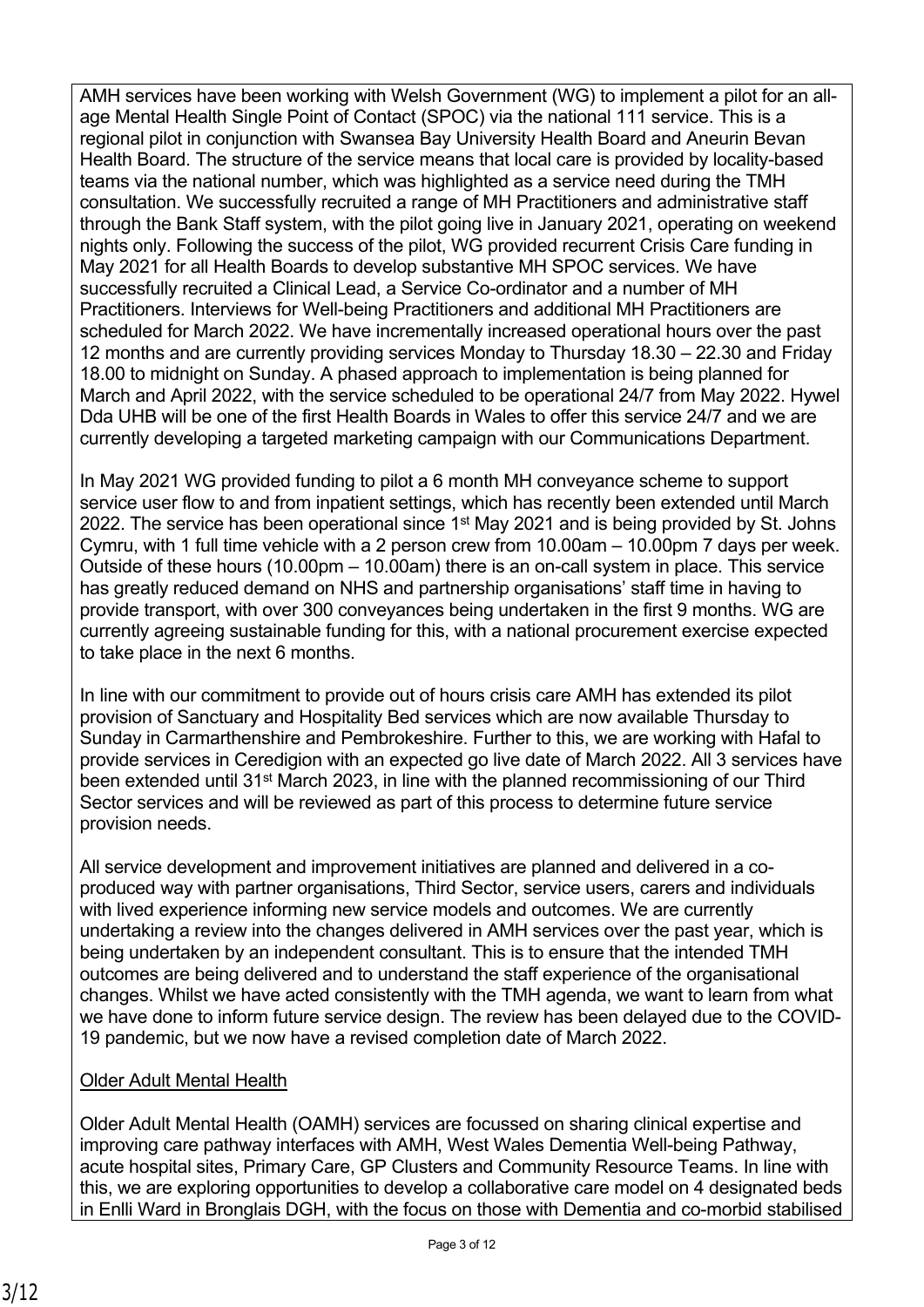long-term conditions. The pandemic has delayed the anticipated 2021/22 implementation date as the designated beds were required for surge capacity due to systemic pressures. However, we are progressing with the planning stage and the project scope and admission criteria are being discussed in line with a shared care approach. We will be progressing this work in the new financial year with implementation anticipated by March 2023.

The impact of the COVID-19 pandemic and Social Distancing measures has placed greater demands on our Memory Assessment Services (MAS). Currently, service demand is outweighing capacity, which has resulted in significant waiting lists in breach of WG referral to diagnosis 12-week targets. As a result, WG provided dedicated funding for MAS in 2021/22. In line with this, the service undertook a lean service analysis to review capacity and capability. Key areas for improvement were identified, including pre-diagnostic assessment capacity and post diagnostic treatment, to link with named wrap-around support (Dementia Well-being Connector). The funding has enabled the expansion of current services with a multi-disciplinary staffing model which will enhance pre-diagnostic assessment and diagnostic capacity against current and projected demand, reducing current waiting lists in line with WG targets. Additional ANP's (non-medical prescriber) in each Local Authority area will provide dedicated operational leadership and work to improve diagnostic and prescribing capacity. Additional Occupational Therapists will enable post diagnostic intervention. A new MAS service specification is currently being developed, which has been slightly delayed to service pressures arising from the pandemic, with an expected completion in early 2023.

OAMH is engaging with the Regional Partnership Board (RPB) and West Wales Care Partnership on the development of the Dementia Well-being Strategy and pathway. Throughout 2022/23 the focus will be on implementing the 'All Wales Dementia Care Pathway of Standards' including evaluating and measuring compliance and outcomes. Dementia Wellbeing Teams (DWT) fulfil critical sections of the Pathway, integrating with acute hospitals, generic community services and care homes. This includes the Admiral Nurse Service which is embedded in CRT's in each of the 7 localities. We have expanded our DWT's to enable the British Psychology Society recommended stepped-care and person-centred wrap-around support in all 4 DGH's, Primary Care, Local Authority and Third Sector partners. Modelling for a stepped care pilot project working with 16 care homes has been completed in collaboration with partners. 2 additional posts have been recruited to support the roll out of the pilot, which commenced in March 2022. Following implementation, an evaluation will be undertaken by the RPB prior to rolling out the model across the Health Board footprint. Work is taking place to expand our Third Sector commissioned Dementia Co-ordinators to provide additional baseline wrap-around for individuals living with Dementia and their carers which will commence in April 2022. This additionality will support us to meet the requirements of the Dementia Action Plan recommendations and the recently published Dementia Standards.

Due to competing priorities with MAS service developments, we have revised the timescales for the development of the CMHC service specification work. This will now be undertaken in early 2023 as it will require an OCP for staff to enable 7 day a week working, in line with the AMH TMH programme. A dedicated Business Manager and Data Analyst were appointed in February 2022 to support this process going forward.

We are working with AMH colleagues to consolidate transition guidelines and develop appropriate clinical pathways between the services. In line with this, we have developed a Memorandum of Understanding which outlines the circumstances and processes for transitioning care from one service to the other, which is currently being piloted.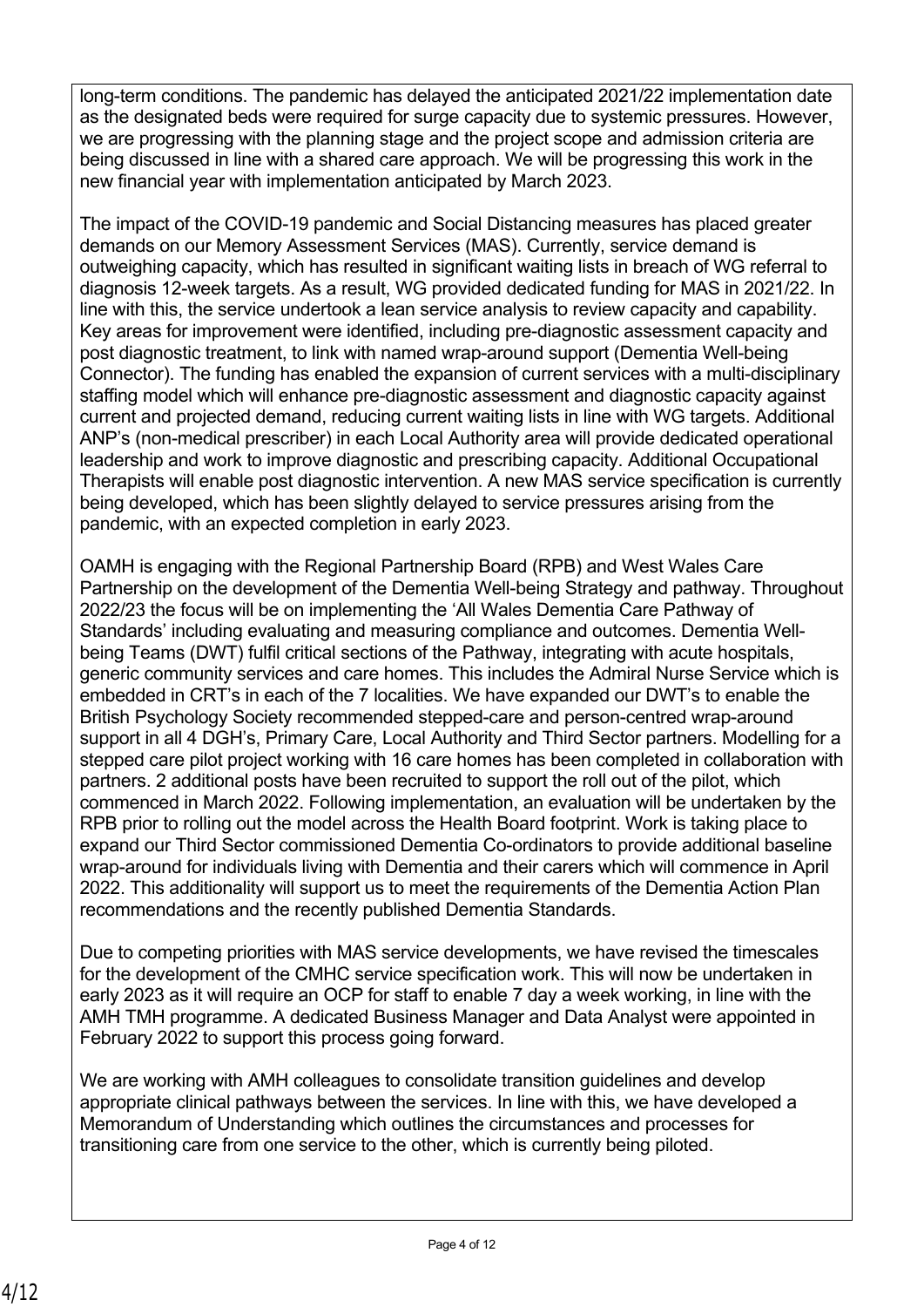### Specialist-Child and Adolescent Mental Health Services

Specialist-Child and Adolescent Mental Health Services (S-CAMHS) are focussed on the development and expansion of the workforce through increasing skills and competencies to improve emotional resilience in children and young people (CYP). In line with this, we have successfully developed a Looked After Children service which has been embedded within social services in all 3 Local Authority areas. The CAMHS Crisis team is now operational 24/7 with a range of additional skilled practitioners coming into post in 2021/22. We have further expanded our Psychological Therapy Service and are able to offer a range of evidenced based therapeutic interventions to our CYP.

All Peri-natal posts within the multi-disciplinary team (MDT) have been recruited into and strong links have been established with Local Authorities and Third Sector. In line with this, we have established an MDT Steering Group to oversee the implementation of this work and to ensure that the recommendations of the national Peri-natal Group are prioritised locally. We are currently developing proposals to develop Infant Peri-natal services through sustainable WG Service Improvement Funding (SIF) in 2022/23. We are continuing to work towards attaining the Royal College of Psychiatry (RCP) standards accreditation, which is linked to development of the Infant Peri-natal team.

A review of Primary Care Mental Health Services for CYP has been undertaken. In line with the development of the new School In-Reach programme we have mapped out a robust service model in collaboration with partner organisations. An MDT Steering Group has been established to oversee the development and implementation of the programme. A project manager has been appointed to provide support and co-ordinate the implementation plan and map training needs across the 3 Local Authority areas.

S-CAMHS continues to work collaboratively with AMH colleagues to develop robust transition processes for our CYP, with a Transition Lead appointed to act as the link with AMH and provide training and advice to colleagues. This work is being supported by a Peer Support Worker to ensure that evidence of lived experience is reflected in the process.

In line with the All-Wales recommendations on Eating Disorder Services, recruitment has commenced to establish a dedicated CAMHS Eating Disorder service, which will be aligned to the Adult Tier 3 service. The Service Lead took up post in March alongside 3 specialist staff. With recruitment ongoing to fill the remaining posts. It is anticipated that the service will be fully operational by July 2022.

We are continuing to expand the provision of Early Intervention in Psychosis (EIP) services in line with the national leads. We are in the process of establishing a Steering Group which will meet in May and will be responsible for overseeing the local implementation of the RCP national standards and ensure self-assessment against the EIP maturity matrix. The Service has already begun the self-assessment work which will be completed over the coming months.

S-CAMHS is working with partners through the RPB to further strengthen care and support arrangements for children with emotional and mental health needs by becoming early adopters of the national Early Help and Support Framework which is being implemented as part of the Together for Children and Young People (TCYP) programme. This work is fundamental in helping services address the recommendations within the Children's Commissioner's report. Alongside this, a regional scheme has been approved by the RPB to provide safe accommodation and preventative, person-centred support for children with complex, high end emotional and behavioural needs to prevent escalation to/facilitate de-escalation from secure or inpatient care, including bringing children and young people currently placed out of county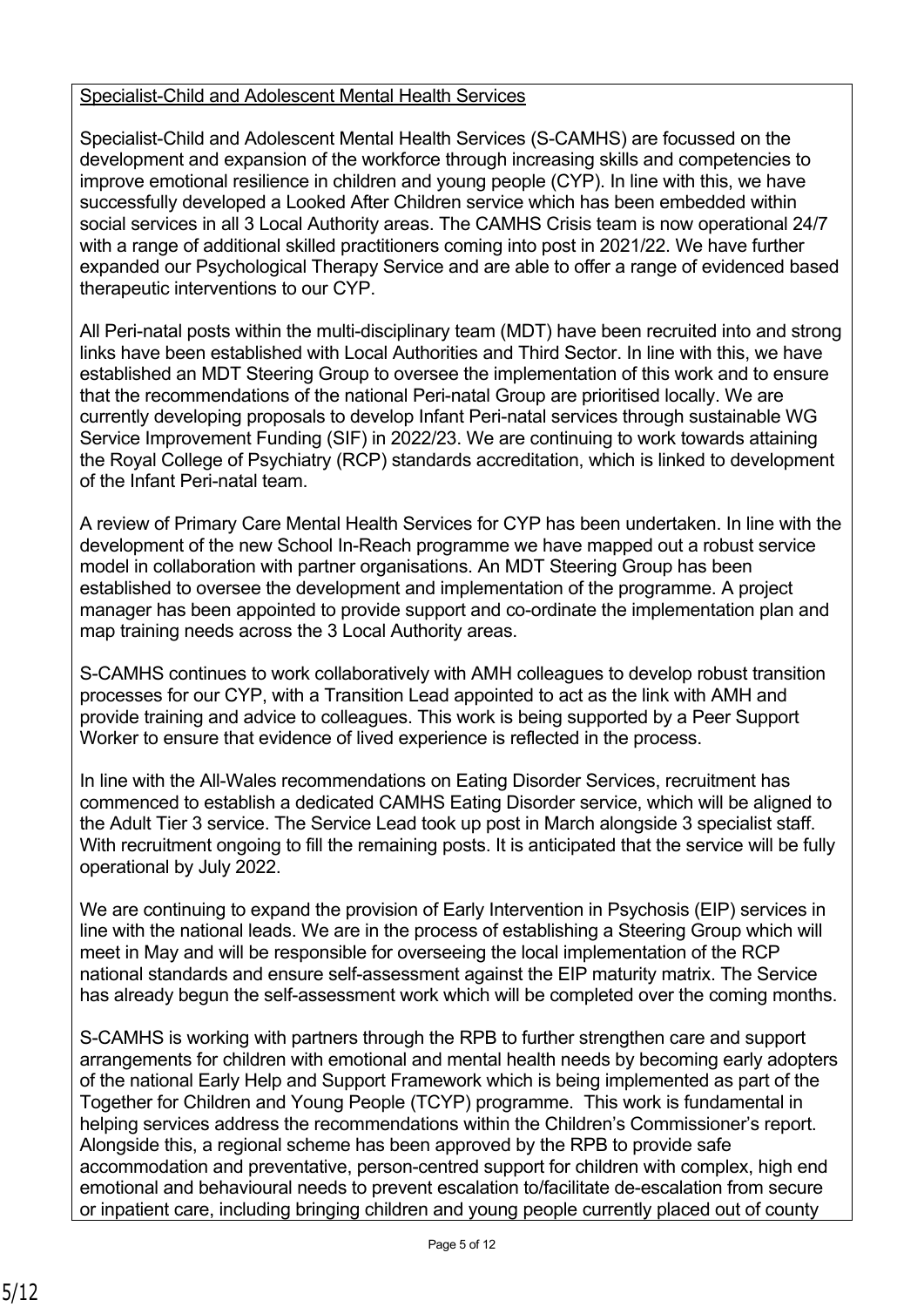and out of region back into West Wales. This work is being managed by the CYP Board of the RPB, who are currently agreeing capital requirements and implementation timescales.

# Learning Disabilities Service

Through the development of the Learning Disabilities Service Improvement Programme (LDSIPG), the service is focussed on developing a speciality healthcare provision which meets demand and ensures the workforce is more appropriately skilled and managed. The LDSIP is aligned with the WG 'Improving Care, Improving Lives' programme, with clear links between local and national objectives and priority areas.

The programme is being developed and implemented in line with the requirements of the West Wales Learning Disability Charter which calls for individuals with learning disabilities to be involved in making decisions about their health and the services they receive. This ensures that the wishes and needs of individuals are at the heart of the LD service improvement agenda. Co-production is managed and assured by the Learning Disability Dream Team with further governance provided by the multi-agency Regional Improving Lives Partnership.

The service redesign includes the development of a progressive and robust operational, strategic and professional plan for the service as a whole, to enable future growth and development. Work on the LDSIP commenced in 2021/22 with 3 main workstreams established as follows:

#### Patient Flow

A key element of the LDSIP is to review the long-term hospital environments to ensure that patients are moved on to less restrictive settings. Good progress has been made in this area with successful move on from Bro Myrddin and Ty Bryn.

In September 2020 Ty Bryn was repurposed as an Assessment & Treatment Unit, due to increased demand for services as a consequence of the withdrawal of some community-based services due to the COVID-19 pandemic.

In September 2021 the Directorate made the decision to close Ty Bryn Assessment & Treatment Unit to new admissions. This was due to the high acuity of patients in the unit, difficulty in maintaining qualified staffing levels, alongside some environmental concerns. A memorandum was sent within the organisation and to Local Authorities to this effect. On October 1<sup>st</sup> 2022, a Directorate Professionals' meetings was held to consider these risks, and to agree contingency plans to mitigate risk and expedite discharge of the 3 patients. Following this, 2 patients were discharged to community placements and 1 to a MH ward.

Tv Brvn was closed on  $5<sup>th</sup>$  November 2021 for refurbishment to bring the building up to standards. All staff have been temporarily redeployed to support acuity in MH wards; and to support the vaccination programme, with a targeted approach for individuals with a learning disability, providing the necessary reasonable adjustment.

During this period Health Inspectorate Wales (HIW) HIW conducted a virtual inspection of the Unit on 1<sup>st</sup> November 2021 in line with COVID-19 compliance. The inspection highlighted concerns on the infrastructure of the building and lack of an up-to-date Fire Risk Assessment. A specific concern was raised on the acuity of an individual service user and the impact on staff and risk of injury due to this individual's behaviour. The significance of these concerns required an immediate assurance plan, which was submitted to HIW and approved.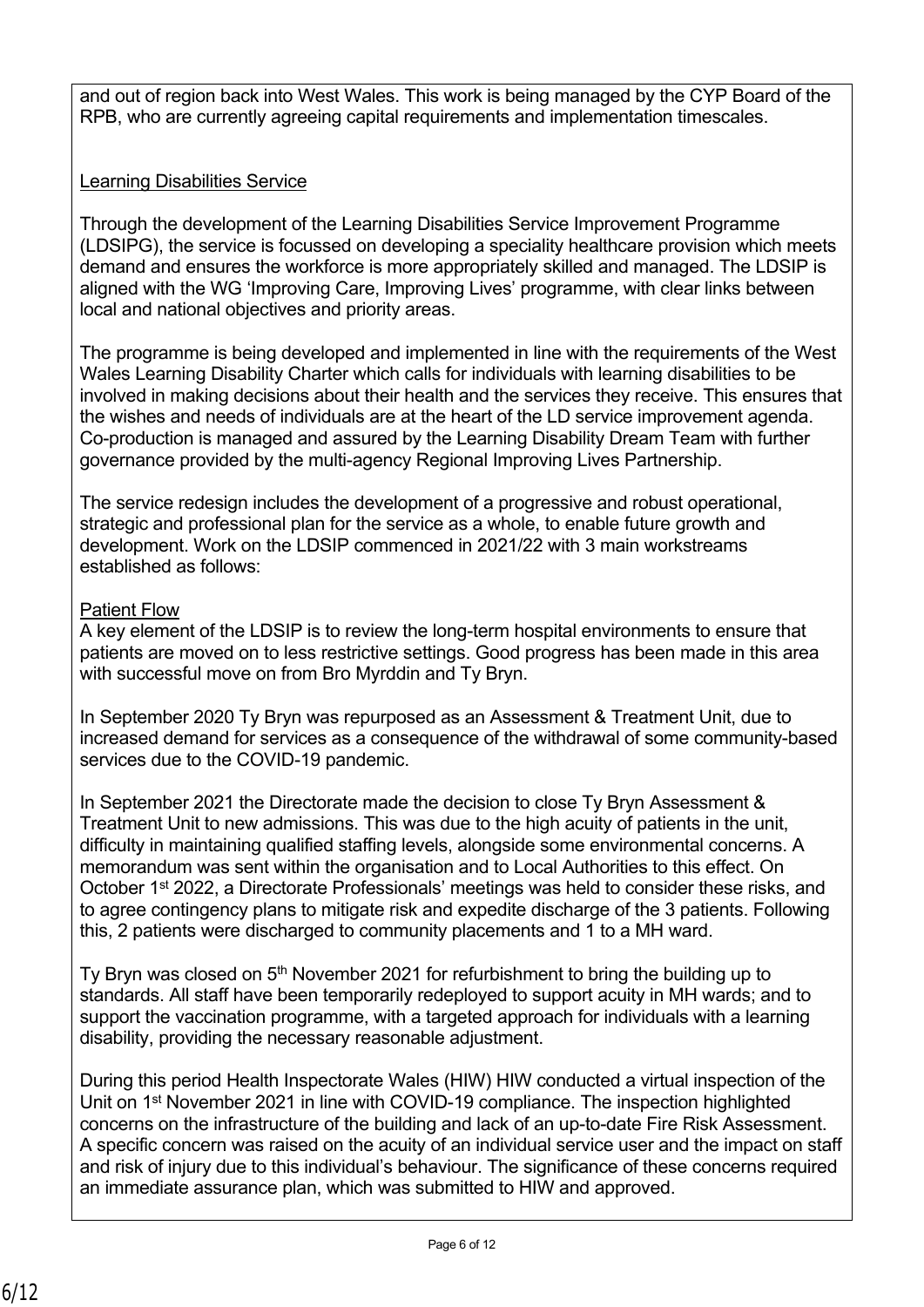Reflecting on the HIW report, it is clear the findings were consistent with the risk assessments that the Directorate had undertaken through September and October 2021. All the issues identified had clear plans for mitigation and resolution in place that may have provided additional assurance to the inspectors. As part of the learning from this process and report, the Directorate have taken steps to ensure visible leadership in units such as Ty Bryn has been enhanced to ensure similar issues would be identified and escalated even earlier in the future. Also, a revised process for managing the responses to any future HIW reports has been put in place which will ensure Senior Directorate Management and Executive Director sign off all documentation submitted as part of and in response to any future inspection process.

The former Ty Bryn site will house the new Learning Disability Resolution and Intervention Unit (LDIRU) which is currently being developed. The redevelopment of the site requires significant estates work, which is scheduled for completion in July/August 2022.

The 3 bedded LDIRU unit will provide specialist assessment and interventions to those with a moderate to severe learning disability and an associated condition such as Autistic Spectrum Disorder, severe and enduring behaviours that challenge and/or complex mental health needs. The Learning Disability Outreach Team (LDOT) is being redeveloped to establish a flexible and adaptable workforce which will provide assertive outreach. This model of early intervention will support people in crisis to remain in their own homes for longer and avoid unnecessary hospital admissions. In line with this, new workforce requirements are being evaluated and additional support will be provided to the former Ty Bryn staff for training and development.

One of the underlying principles of 'Improving Care, Improving Lives' is to enable people with a learning disability to live well and as independently as possible – at home or close to home. Recognising that a hospital bed is not a home, we are exploring the long-term sustainability of our continuing care residential services. This work will be undertaken as part of the LDSIP and current service models will be reviewed against WG recommendations. This will be fully engaged on with service users, carers and partner organisations to ensure that local service needs are taken into account against the national objectives. The anticipated implementation date for the new service delivery model is March 2023.

The Health Action Team (HAT) has expanded the role of Health Facilitators to maximise the numbers of annual health checks undertaken to meet the WG target of 75%. The Facilitators also provide an acute liaison service to individuals with a learning disability who are admitted to hospital and assist healthcare professionals in making reasonable adjustments for their needs.

Community Team Learning Disability Service (CTLD) Workforce Skill Mix A demand and capacity review of the CTLD has taken place, which has underpinned the development of a new service specification, and includes the staffing capabilities and establishments required to deliver the new models of care ensuring a flexible and adaptable workforce.

The service modelling requirements agreed as part of the LDSIP will require staff consultation through an OCP, this will include LDOT, CTLD and residential units. A schedule has been agreed to commence the OCP with an anticipated start date of October 2022, with new service models being implemented from April 2023 which includes timescales to recruit to new posts. . As part of this, new service specifications are being developed for LDIRU, LDOT, CTLD, HAT; all of which are being engaged on with service users, carers, staff and partner organisations.

## **Pathways**

All learning disability clinical pathways are being redesigned in line with the new ways of working and new models of care being developed through the LDSIP including epilepsy,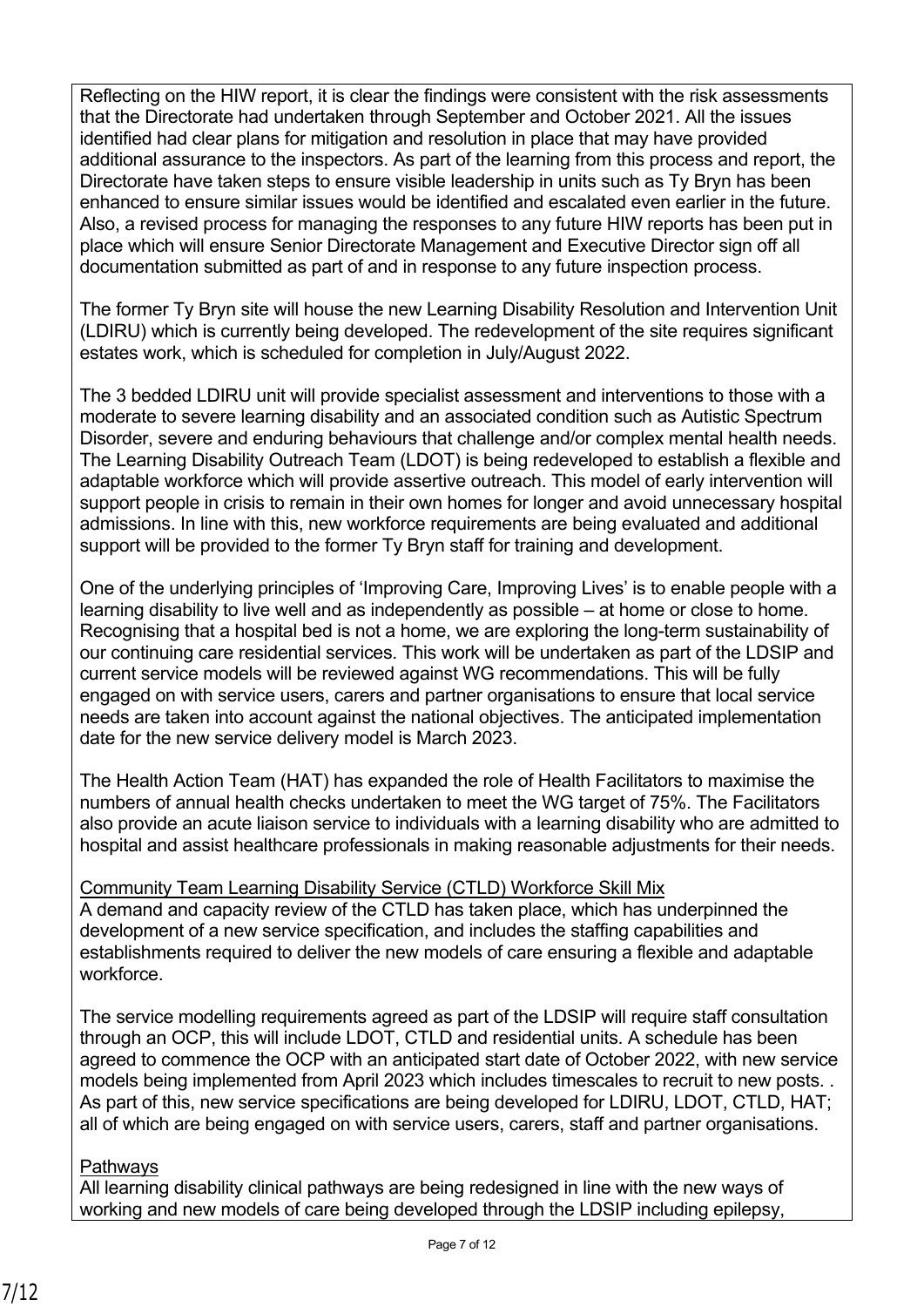Dementia, behaviours that challenge, physical health and transition etc. A specific Learning Disability Inpatient Pathway is currently being tested for LD patient admission to an AMH bed, which will ensure reasonable adjustments are made for LD patients when they require access to a MH bed. This will be reviewed over the coming months before wider consultation.

LD services are experiencing workforce challenges with the recruitment and retention of nursing staff, particularly with an aging workforce. The planned restructure of services will help to mitigate this through succession planning which will encompass clear progression routes for staff development. This includes the introduction of new ANP posts to compliment and provide further leadership to the medical workforce.

In June 2021, the Specialist Epilepsy Psychiatric Consultant in Neurology Services left the service. This post provides specialist support for individuals with a learning disability and epilepsy. Neurology services has been unable to recruit a substantive Consultant, despite a widespread recruitment campaign. Consequently, a locum Consultant was appointed in LD in February which will enable the Clinical Lead to support the review of priority patients and ensure that all have Care & Treatment Plans (CTP). The Clinical Audit Team will be undertaking an audit of CTP and Risk Assessments in April 2022 to assure compliance and quality.

The service has been working with Neurology colleagues to implement a plan to ensure patient safety and maintain service provision as follows:

- A mapping exercise has been undertaken, categorising the current caseload in order of prioritisation.
- Patients with simple seizure patterns who are well maintained on anti-epileptic medication are monitored by LD nurses who have access to a Consultant for basic advice on management of epilepsy and preventative medication.
- The Long-Term Conditions Team worked with the service to develop an Epilepsy Nurse role with a specialist interest in LD. The purpose of the role is to support Neurology clinics and to provide additional expertise for individuals attending clinics.
- The specialist nurse took up post in January 2022 and is currently reviewing priority cases and linking with GPs. Follow up is provided with a letter advising where any further Neurology support/referral is required.

All affected service users and carers have been made aware of the current situation and of the new processes which have been implemented. Named contact details for the service have been provided to all patients to allay any concerns.

The Director of Operations, on behalf of the Chief Executive, has commissioned an independent review of the service to ensure all urgent matters of concern are identified and addressed, as well as to support the development of a medium-term improvement plan for the service going forward. The process will engage with patients, carers, families, staff and key stakeholders in identifying the baseline assessment of the current service and the medium term plan for improvement. It is being undertaken by a national expert in Learning Disabilities and Epilepsy, Professor Rohit Shankhar. Professor Shankhar will be joined for the review by Paula Hopes, Head of Nursing for Learning Disabilities at Swansea Bay University Health Board, to ensure a multi-disciplinary perspective of the service and its future development. The initial report on any urgent matters of concern arising from the baseline assessment will be complete by August/September 2022 at the latest.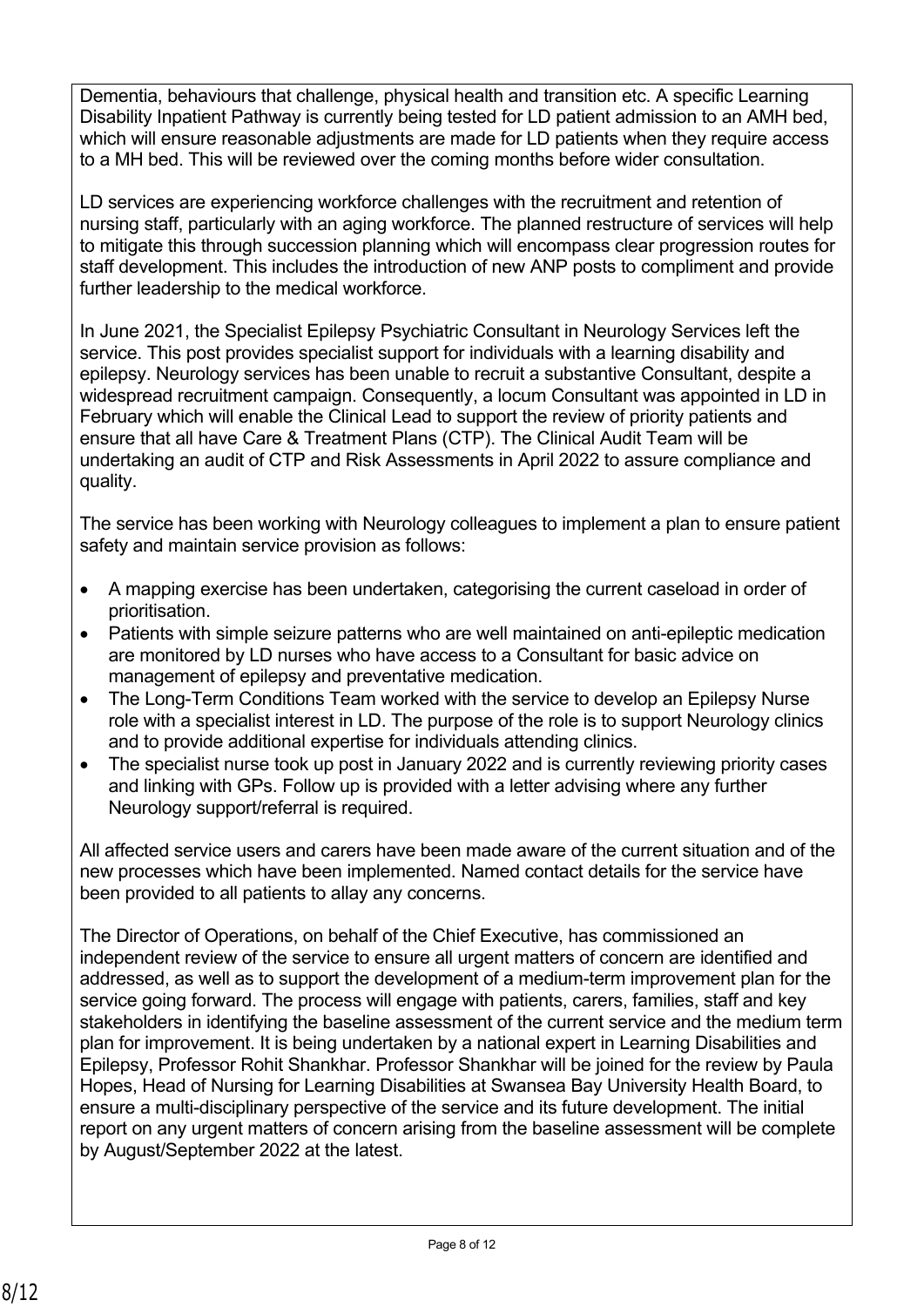### Autism Spectrum Disorder Service

All vacant posts within the Autism Spectrum Disorder (ASD) service have been recruited to, with additional posts being temporarily funded by the Directorate to help reduce waiting lists. A Service Delivery Manger has been appointed to work with the Head of Service to align CYP and adult ASD services, which will ensure consistency and parity. Further to this, a highly specialist Clinical Psychologist focussing on CYP with LD co-morbidity has been appointed. We are contributing to the national ASD demand and capacity review being undertaken by WG, which includes the development of standards and attainable targets. In order to meet waiting list demand which currently stands at 1717, we are working with finance and procurement colleagues to commission external assessments over a 3-year period from 2022/23.

Work is progressing on the recruitment of the Integrated Autism Service (IAS) workforce, with 1.4 WTE Health Care Support Workers recruited. The appointment of a new Team Lead and a highly specialist Clinical Psychologist is progressing. We are working with Local Authority partners to embed and expand IAS across agencies through a planned recruitment campaign in late 2022/23.

Currently CYP with learning disabilities and additional learning needs are not seen within specialist secondary care, as this is an adults-only model. To address this, the Directorate is working with Community Paediatric Services to develop a through-age service which will ensure seamless transition, including the development of an integrated model of care though Positive Behaviour Support. A collaborative proposal has been submitted to the Regional Integration Fund to provide resources across all 3 LA's. This area of work will align to the Health Board's CYP Working Group.

### Adult Attention Deficit Hyperactivity Disorder Service

The adult Attention Deficit Hyperactivity Disorder (ADHD) Service is still in development and therefore has limited capacity. WG are currently working on providing service-specific guidance and performance expectations in relation to waiting lists, which will likely come into effect from 2023/24. However, to address our legacy position, the Directorate has provided additional resources to recruit staff to undertake waiting list initiatives, including assessment and initial treatment options. In February 3 ADHD Nurses and 3 Admin workers came into post and are currently going though induction.

The additional staff are currently working to develop waiting list initiatives to address the backlog and meet continuing high demand. Initial discussions have taken place with Primary Care colleagues to develop enhanced arrangements with GPs to provide ongoing monitoring. Alongside this, the service is assessing demand and capacity to inform future models of care and to develop a business case for a sustainable service by March 2023. This will be underpinned by the development of a new service specification based on National Institute for Health and Care Excellence (NICE) guidelines and emerging good practice examples.

## Commissioned Services

The Directorate currently spends approximately £1.4 million (core budget) per annum through Service Level Agreements (SLAs) with approximately 20 Third Sector organisations to deliver a range of early intervention and prevention mental health and well-being services to support our population. We have developed a robust procurement/commissioning framework with procurement colleagues, whereby services will be awarded new 3-year SLAs by 31st December 2022. This timeline reflects the complexity of the process and the need to support the sector appropriately to prepare for the procurement exercise. The Framework will allow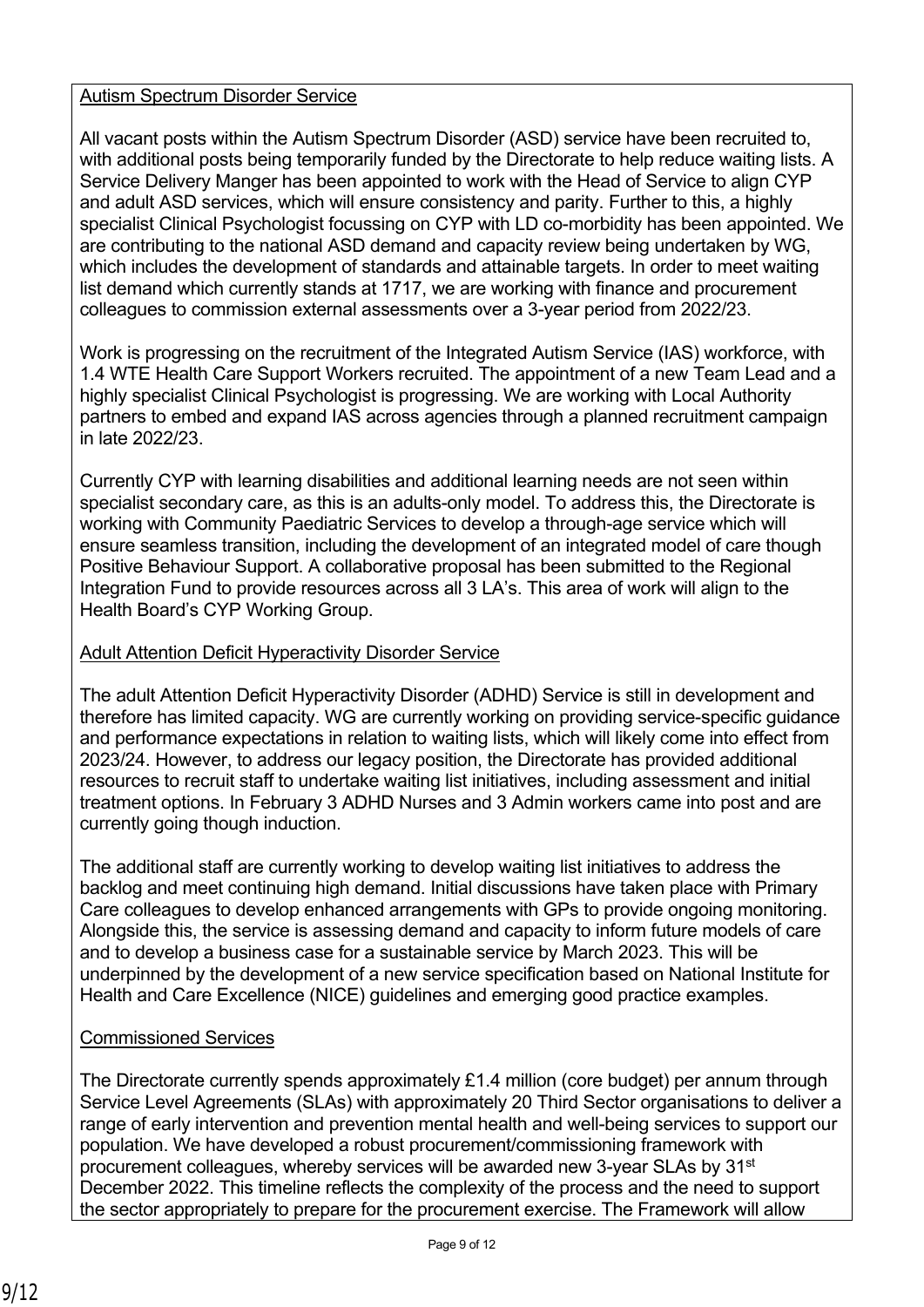MH&LD services to work collaboratively with organisations, partners, service users and carers to develop new service specifications, encouraging fresh approaches and innovation.

# Service User & Carer Feedback

The Directorate prioritises service user and carer feedback across all service areas. Capturing the experience of those who use our services enables us to identify areas for improvement and to highlight and share best practice.

Services work in liaison with the Patient Experience Team to ensure that service user and carer feedback is captured via a range of mechanisms and mediums and that it is accessible, meaningful and purposeful. However, it should be noted that there can be barriers in engaging carers and service users in the feedback process, due to the nature and severity of their illness. In particular, some service users do not want to revisit their experiences once they have recovered. Service areas ensure that all feedback is acted upon within relevant timescales to maximise service improvement.

We currently capture feedback through the following mechanisms:

- Complaints
- Compliments
- Putting things right
- Care and treatment planning, Part 2 (training). Reflection on how care is delivered is provided by carers and individuals with lived experience
- Independent Mental Health Advocacy service
- Patient journeys
- Healthy ward checks which include lay person observations help us to ensure dignified person-centred care
- Patient experience (QR codes) are currently used in in-patient settings, Mental Health conveyance service and Third Sector commissioned services. From April 2022 this will be rolled out to other service areas including Integrated Psychological Therapies Service (IPTS), community services and out of area placements

In line with the Health Board wide roll out of the Civica (All Wales) system, we are working with Patient Experience colleagues to transfer all service user and carer feedback initiatives to the Friends and Family Test from April 2022. This will provide for a more robust corporate overview and bring us in line with other service areas.

# Service and Estates Strategy MH Services

As noted above, there are wide ranging service initiatives which are important for the Health Board to progress without delay. We are aware that in delivering these, there are critical challenges around the Estate which are restricting progress in achieving some of these goals. Across the Health Board (all services) there is currently a backlog maintenance total in the region of £82m. We are managing this through a number of strategies, including fully prioritised Discretionary Capital Programme investments, together with more strategic Major Capital investments delivered via the Major Infrastructure Programme Case already endorsed by Welsh Government, and previously presented to the Board.

In terms of MH&LD services, many of the estates challenges involve lack of space and appropriate accommodation, with others relating to condition of buildings and the need for capital investment/new leases of properties in the private sector. Examples of these can be seen at the Preseli Unit in WGH; however, there are many others that require a strategic decision and investment programme.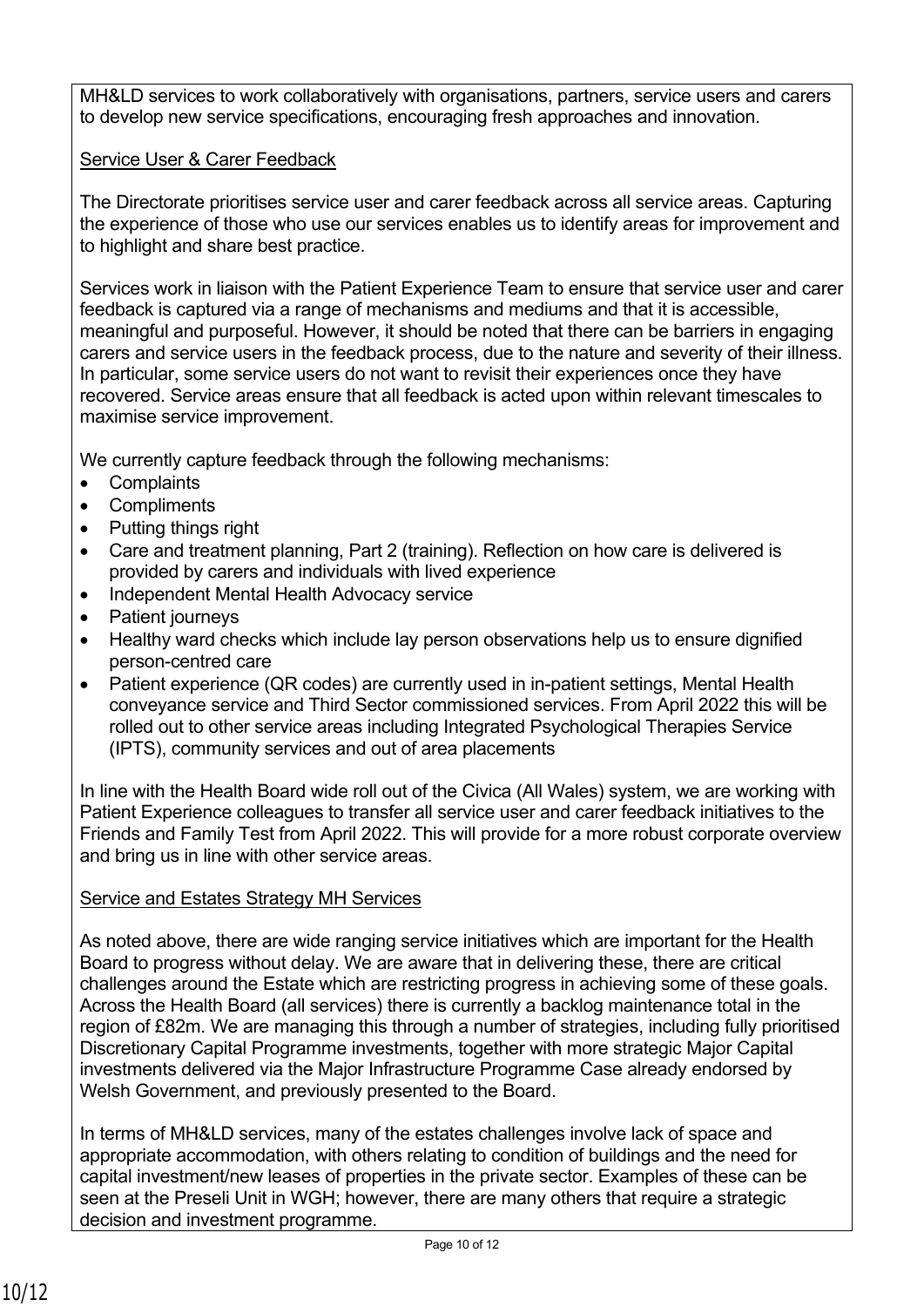In moving this forward, the requirement will be for the Health Board to review current service and estate strategies and to ensure that the future clinical direction is fully supported by a simultaneous review and investment strategy within the Estate supporting MH&LD services. This will set out the capital and potentially revenue solutions to a range of clinical needs and capture the disposal of any existing Estate necessary to achieve these goals.

### **Argymhelliad / Recommendation**

The Board is asked to:

- **NOTE** progress against Planning Objective 5G across MH&LD in 2021/22;
- **NOTE** the risks and mitigations highlighted.

| Amcanion: (rhaid cwblhau)                         |                                                           |
|---------------------------------------------------|-----------------------------------------------------------|
| <b>Objectives: (must be completed)</b>            |                                                           |
| Cyfeirnod Cofrestr Risg Datix a<br>Sgôr Cyfredol: | All risks managed through the MHLD Risk Register apply.   |
| Datix Risk Register Reference and                 |                                                           |
| Score:                                            |                                                           |
| Safon(au) Gofal ac lechyd:                        | 6. Individual Care                                        |
| Health and Care Standard(s):                      | 5. Timely Care                                            |
|                                                   | 5.1 Timely Access                                         |
|                                                   | 6.1 Planning Care to Promote Independence                 |
| <b>Amcanion Strategol y BIP:</b>                  | 1. Putting people at the heart of everything we do        |
| <b>UHB Strategic Objectives:</b>                  | 2. Working together to be the best we can be              |
|                                                   | 3. Striving to deliver and develop excellent services     |
|                                                   | 4. The best health and wellbeing for our individuals,     |
|                                                   | families and communities                                  |
| <b>Amcanion Llesiant BIP:</b>                     | 2. Develop a skilled and flexible workforce to meet the   |
| <b>UHB Well-being Objectives:</b>                 | changing needs of the modern NHS                          |
| <b>Hyperlink to HDdUHB Well-being</b>             | 4. Improve Population Health through prevention and early |
| <b>Objectives Annual Report 2018-</b>             | intervention, supporting people to live happy and healthy |
| 2019                                              | lives                                                     |
|                                                   | 8. Transform our communities through collaboration with   |
|                                                   | people, communities and partners                          |
|                                                   |                                                           |

| <b>Gwybodaeth Ychwanegol:</b><br><b>Further Information:</b> |                                                                   |
|--------------------------------------------------------------|-------------------------------------------------------------------|
| Ar sail tystiolaeth:                                         | Substance Misuse Delivery Plan 2019 - 2022                        |
| Evidence Base:                                               | Crisis Care Concordat National Action Plan 2019 -<br>2022         |
|                                                              | Together for Mental Health Delivery Plan 2019 - 2022<br>$\bullet$ |
|                                                              | Dementia Action Plan Wales 2018-22                                |
|                                                              | All Wales Dementia Standards March 2021                           |
|                                                              | West Wales Dementia Strategy 2021                                 |
|                                                              | West Wales Carers Strategy 2020 - 2025<br>$\bullet$               |
|                                                              | Improving Care, Improving Lives - National Care<br>$\bullet$      |
|                                                              | Review of Learning Disabilities Feb 2020                          |